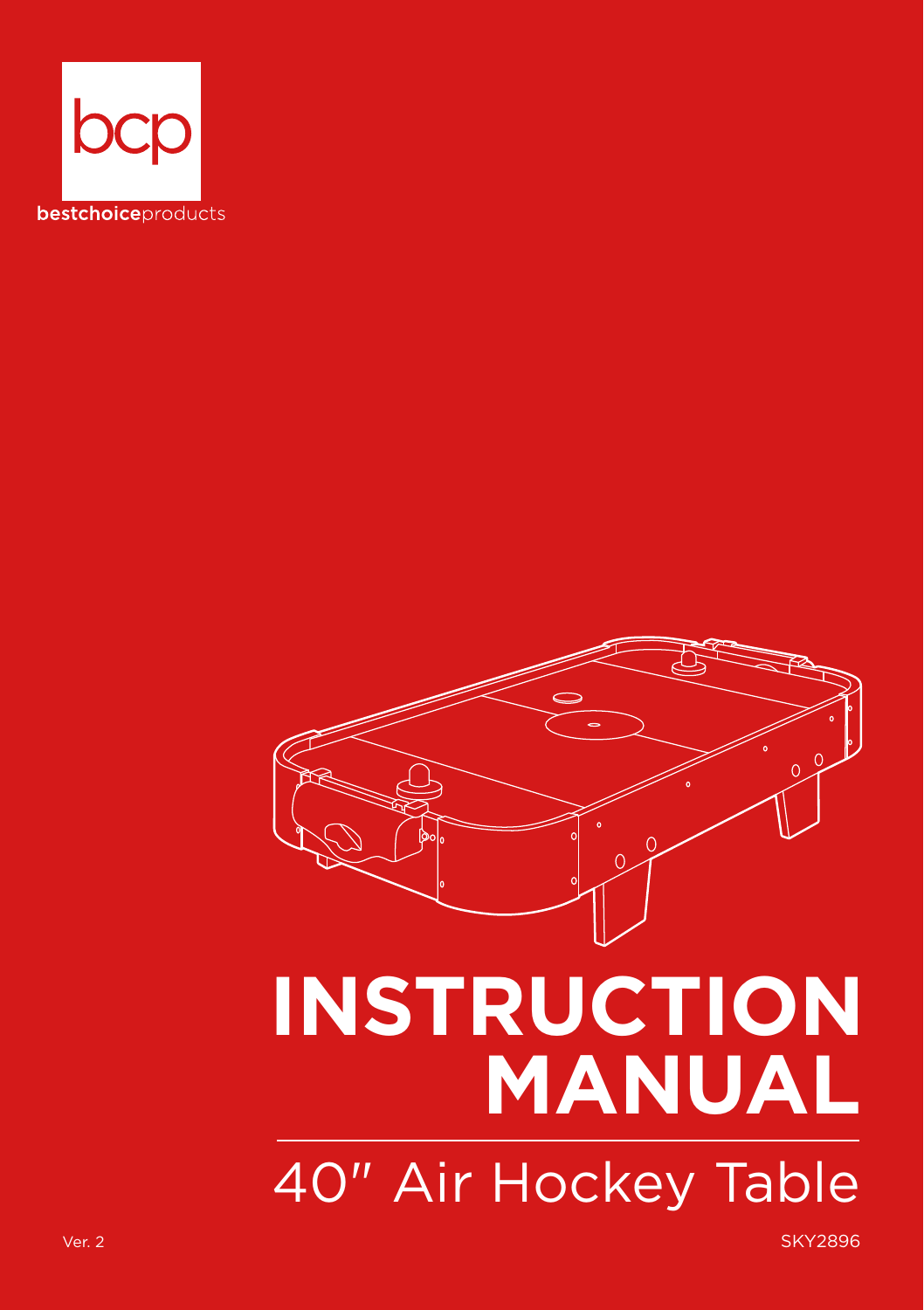

2 PCS

2 PCS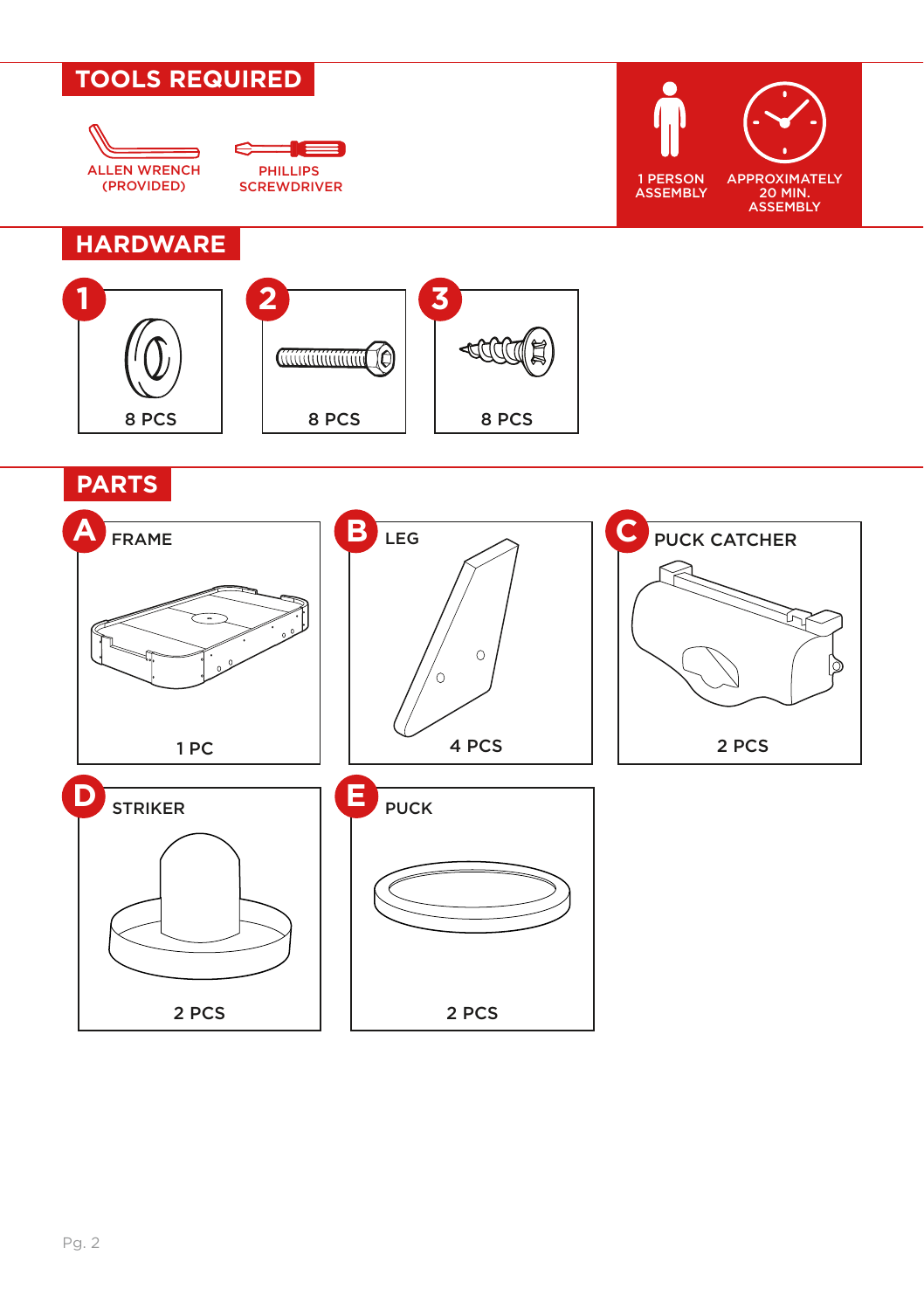**PRODUCT ASSEMBLY** Please retain these instructions for future reference.



Flip the part A frame upside down.

Attach four part B legs to the frame with two part 2 bolts and two part 1 washers per leg.



Flip the assembly over. Attach a part C puck catcher to the frame with four part 3 screws. Repeat on the other side.